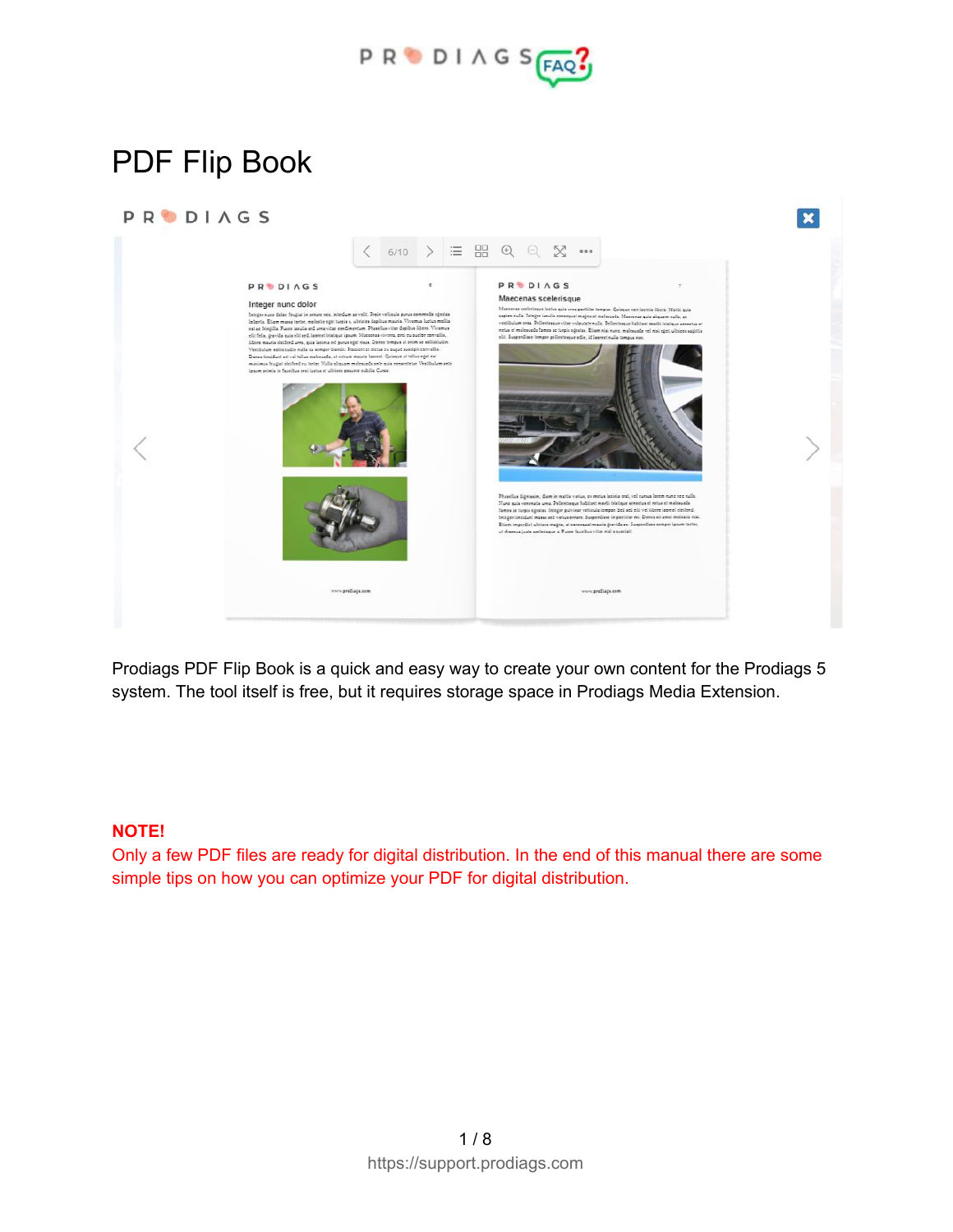

### Adding PDF Flip Book to the Study Section

|                                                               | <b>Module Management</b>                                                         |
|---------------------------------------------------------------|----------------------------------------------------------------------------------|
|                                                               | Add or Edit Module                                                               |
|                                                               | رد<br>$\boxtimes$<br><b>Add New</b>                                              |
| <b>PRODIAGS</b><br>↑ ADMIN > Add or Edit Modules > Add Module |                                                                                  |
| Hidden                                                        |                                                                                  |
| Module ID*                                                    | <b>Study</b><br>Add New<br>Assessment<br>Add New<br><b>Final exam</b><br>Add New |
|                                                               |                                                                                  |
| Module Area*                                                  |                                                                                  |
| Language*                                                     | English (EN) -                                                                   |
|                                                               |                                                                                  |
|                                                               | <b>Delete</b><br>Save                                                            |

From the ADMIN menu, select the "Add or Edit Module" function. Add a new or modify an existing module. If you created a new module, you must first save the module's basic information:

- Module name
- Module ID, i.e. a unique ID or product number
- Module topic
- Module language

When the module is ready, select "Add new" under the header "Study".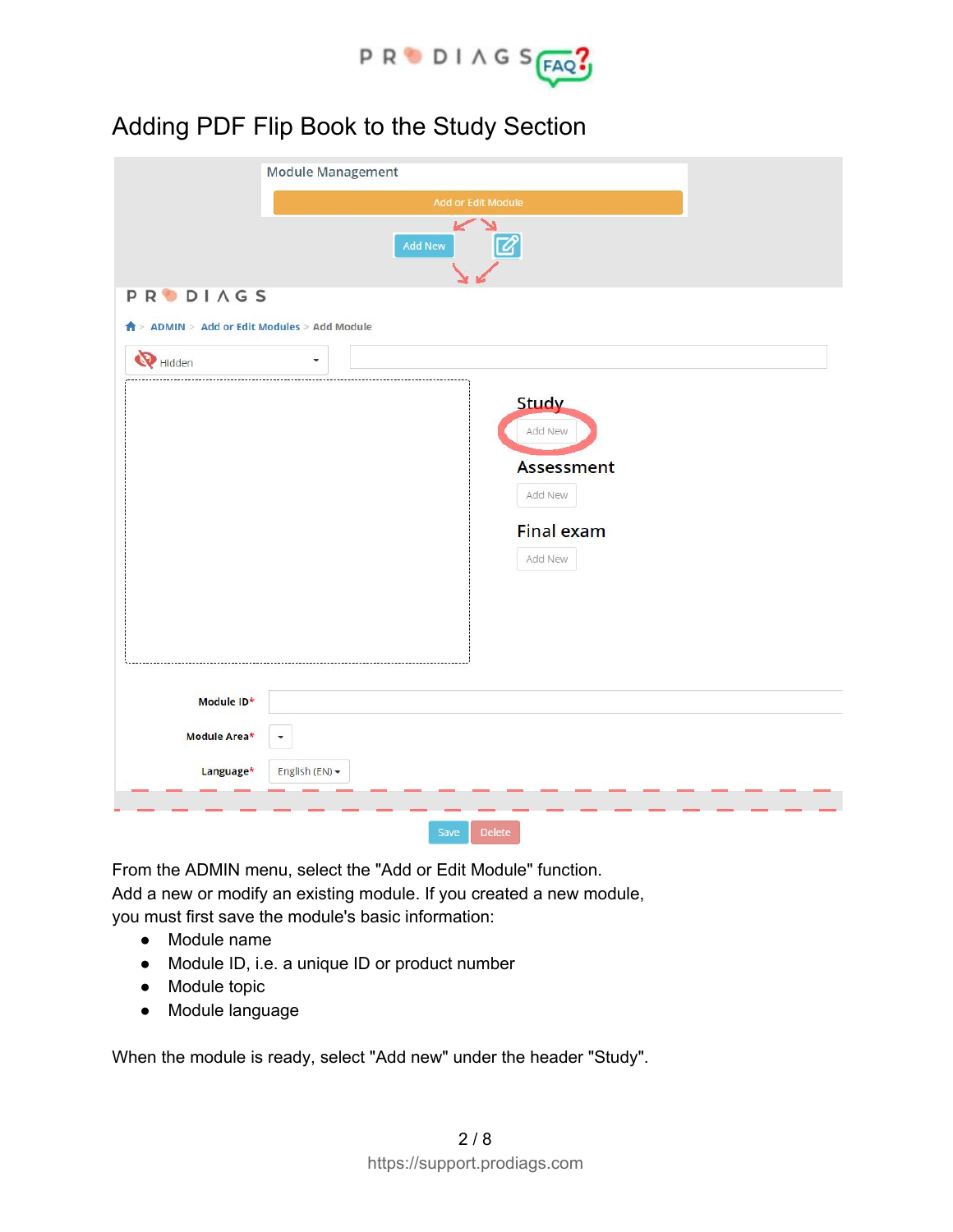

| <b>URL Link from External Source</b> |  |
|--------------------------------------|--|
| <b>PDF Flip Book</b>                 |  |
| YouTube or Vimeo Video               |  |

Select "PDF Flip Book" as the new sections type

| <b>PRODIAGS</b>                                                         | FAQ            |  |
|-------------------------------------------------------------------------|----------------|--|
| $\bigwedge^2$ > ADMIN > Add or Edit Modules > Edit Module > Add Section |                |  |
| Section Order Number*                                                   |                |  |
| Section Name*                                                           |                |  |
| <b>Content Source</b>                                                   |                |  |
| <b>Show Download Link</b><br>$No -$                                     |                |  |
| <b>Publicity</b><br><b>O</b> Public<br>$\overline{\phantom{a}}$         |                |  |
|                                                                         | Save<br>Delete |  |

Enter a name and a Section Order Number for the module.

The Section Order Number affects the order in which the course module are displayed in the menu. Select "Media Extension" and then link the content source.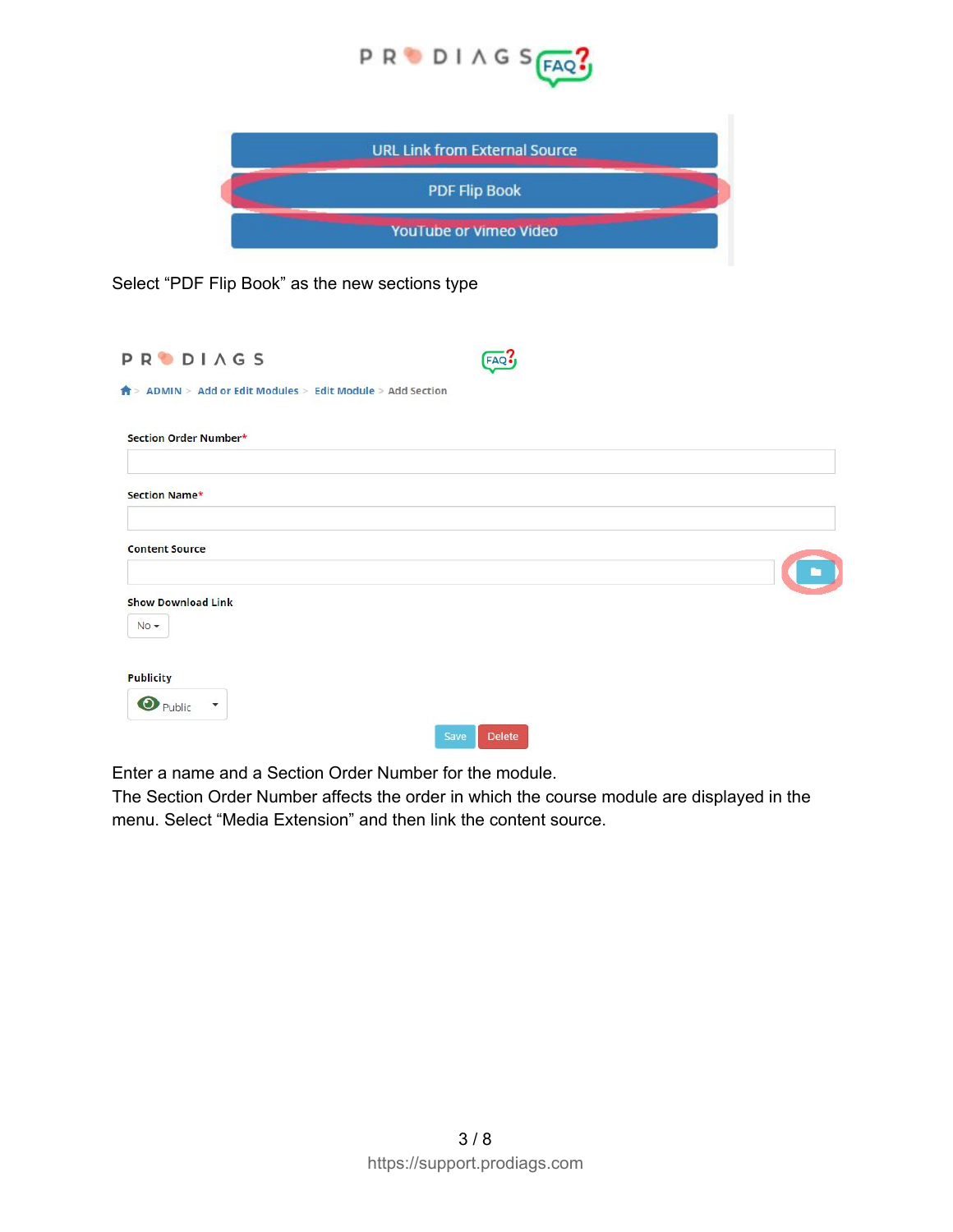

| ÷                                                      | 冊<br>噩<br>э |           |      |                      |                                                    |  |
|--------------------------------------------------------|-------------|-----------|------|----------------------|----------------------------------------------------|--|
| Upload<br>(0 Files - 0 Folders) Total size: 1 MB/10 MB |             |           |      |                      | $\mathbb{I}$ $\sim$ $\mathbb{C}$ $\Theta$ $\Theta$ |  |
| *Filename                                              |             | Type Size | Date | Dimension Operations |                                                    |  |
|                                                        |             |           |      |                      |                                                    |  |

If the file is not yet on the server, start by uploading it.

|                    |                               | ← Return to files list<br>3 |
|--------------------|-------------------------------|-----------------------------|
| Base upload        | From url                      |                             |
|                    |                               | Add file(s)<br>Start upload |
|                    |                               |                             |
| 2. Start uploading | 1. Add file(s) to the server. |                             |

3. Return to the file management

| 童<br><b>Select</b><br>C | 帯<br>王<br>▤ |           |                   | Filters: $\blacksquare$ $\square$ $\square$ $\blacksquare$ $\square$ text filter |                   |  |
|-------------------------|-------------|-----------|-------------------|----------------------------------------------------------------------------------|-------------------|--|
| *Filename               |             | Type Size | Date              | Dimension Operations                                                             |                   |  |
| Demo-PDF-min            |             |           | pdf 1 MB 19-05-07 |                                                                                  | $\circ$ $\circ$ / |  |
|                         |             |           |                   |                                                                                  |                   |  |

Finally, select the file(s) as the source for Flip Book.



Save section information changes .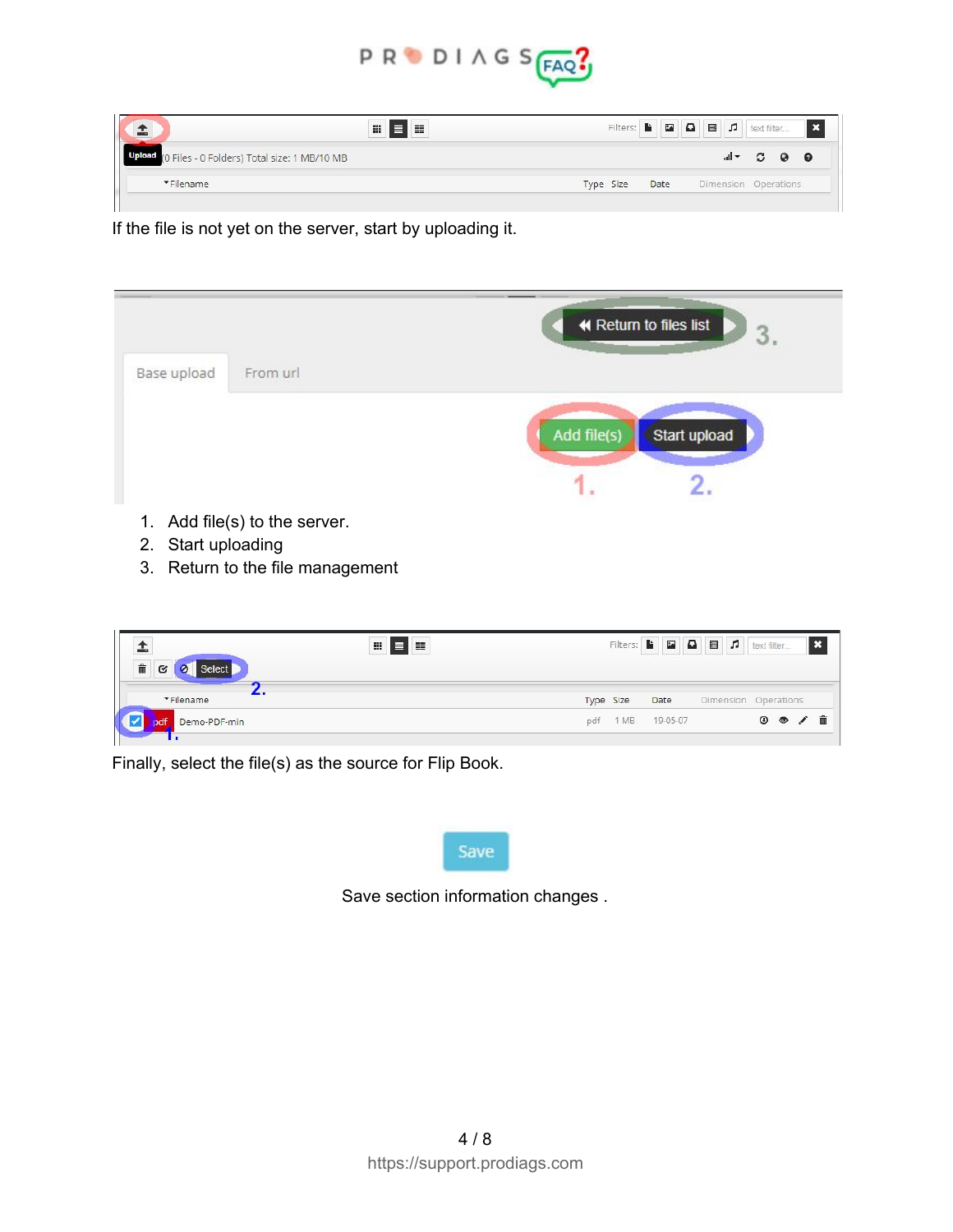

## PDF file optimization for digital distribution

Almost all general office software such as Microsoft Office, LibreOffice, Google Docs, etc. have the ability to export a document to a PDF file. However, as a rule, the function is optimized for printing. Which means that the quality of the images and drawings is kept in print quality. However, the file size of this kind of PDF file is generally too large to be suitable for digital distribution.

**The best result can be achieved** if the document's use is already known at the writing stage. In other words, if the document is to be distributed mainly digitally, it is advisable to **adjust the image size before adding them to the document**. As a general guideline, it is useless to import over 1000 px wide or high images to documents that are displayed on screen.



Here's an example of the image resolutions impact on the file size. This image has been reduced to 800 x 533 pixel size and saved with 85% JPG compression using the GIMP image processing program. The original size of the picture was 6000 x 4000 px. The size of the image was reduced from originally 9061 kB to just 100 kB, with no visible change to the viewer. For the end user, an un-optimized image can be painful in terms of usability and unnecessary expenses for high data transfer costs.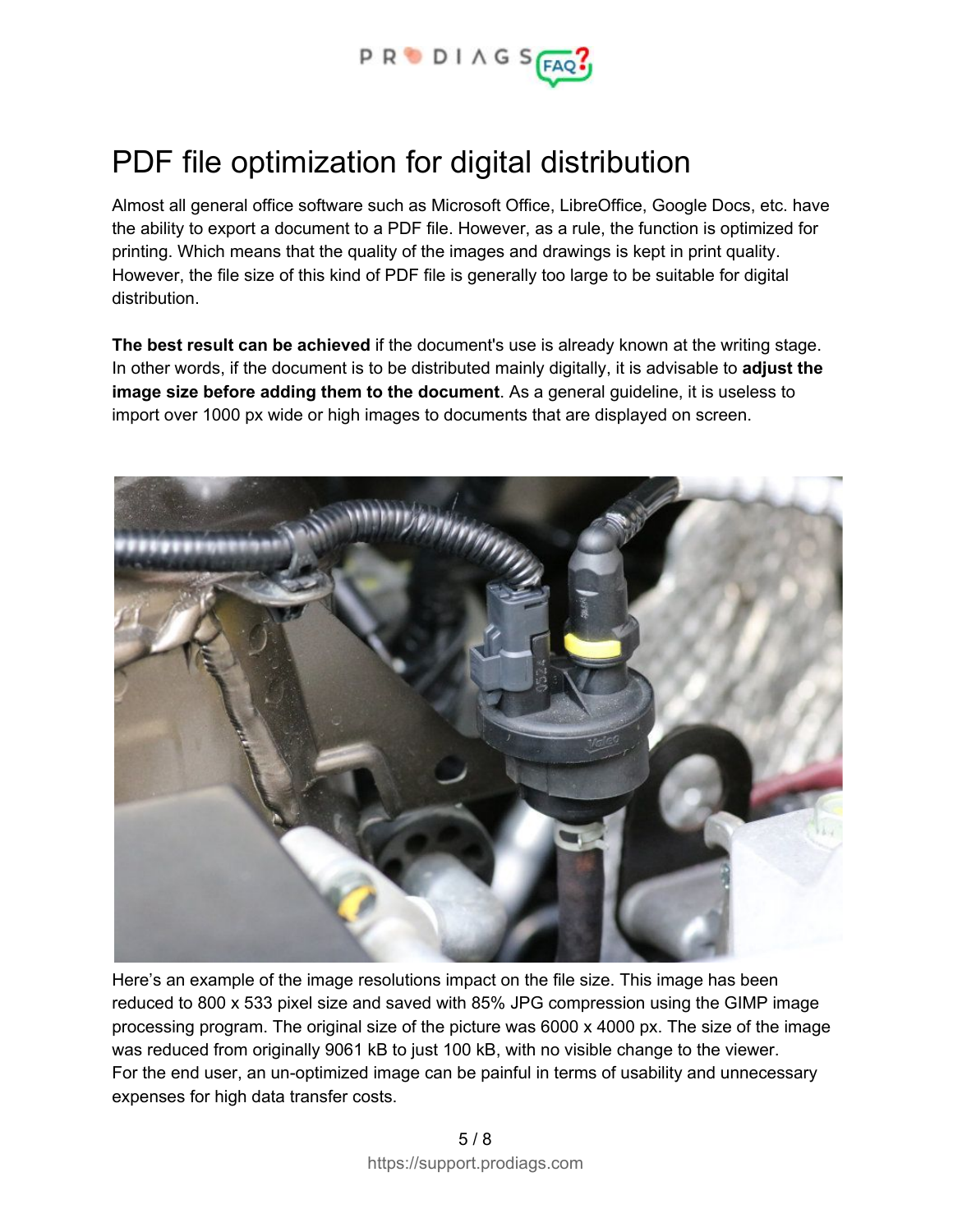

#### PDF file optimization afterwards

If the document was not originally optimized for digital distribution, then the PDF file can still be optimized afterwards.



Here's an example of a 10-page document written with the LibreOffice Writer program. The document contains 10 photos directly from the camera and a logo on the header. All images are in JPG format.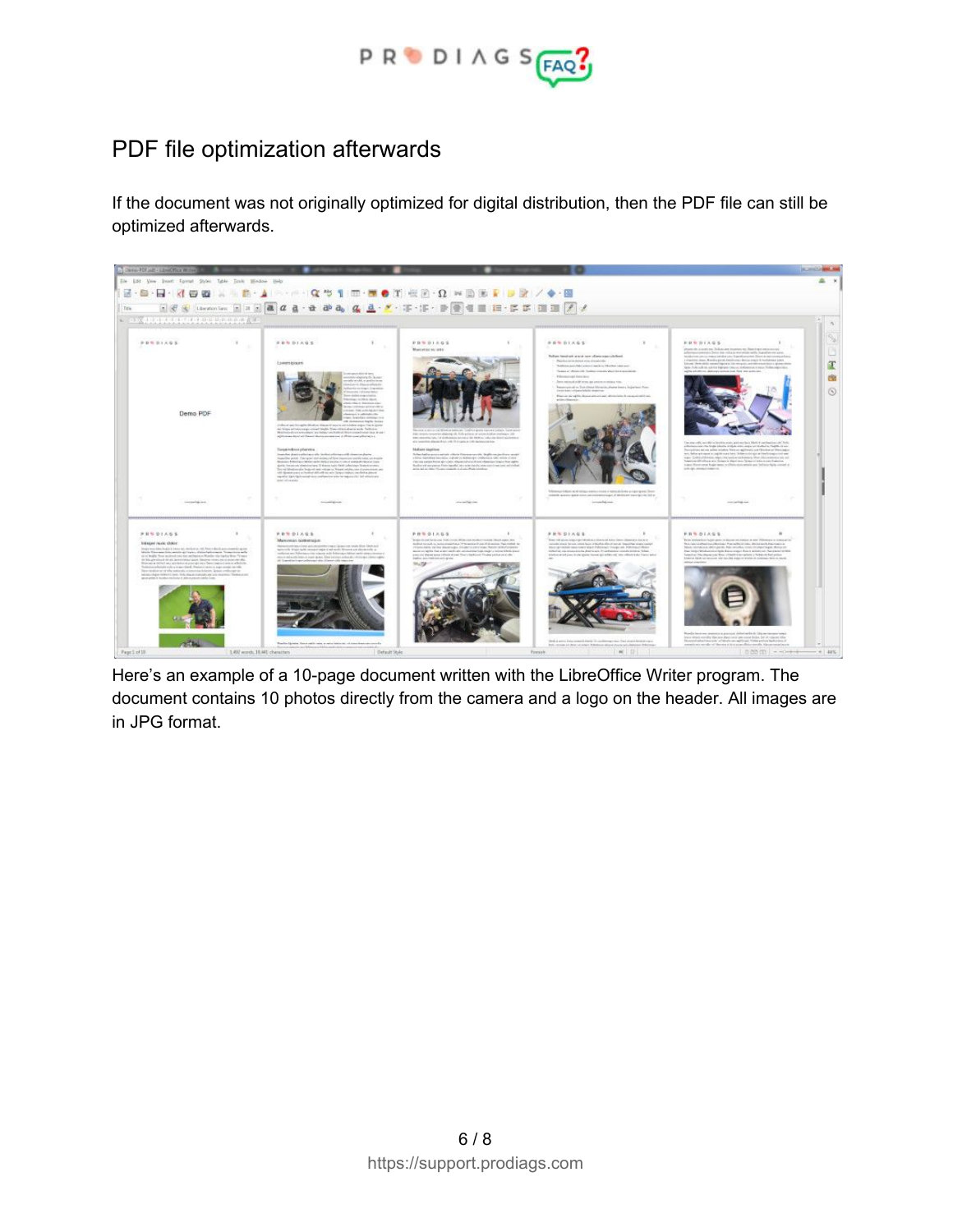

|                 |                           | Demo-PDF.odt - LibreOffice Writer       |                    |                             |                |               |
|-----------------|---------------------------|-----------------------------------------|--------------------|-----------------------------|----------------|---------------|
| Edit<br>File    | View                      | Insert Format Styles Table Tools Window |                    |                             |                | Help          |
| į<br>þ          | $\cdot \cdot \cdot \cdot$ |                                         | KIBROIX HEILA      |                             |                |               |
| ,,,,,,<br>Title |                           |                                         | Export as PDF Sans |                             | $28$ $\bullet$ | a<br>$\alpha$ |
|                 |                           | $111$ $111213141516171819$              |                    | 10:11:12:13:14:15:16:17:18: |                |               |
|                 |                           |                                         |                    |                             |                |               |

Export the document as PDF

| Demo-PDF.docx | 7.5.2019 9:14  | Microsoft Word | 55 860 kt            |
|---------------|----------------|----------------|----------------------|
| Demo-PDF.odt  | 7.5.2019 9:14  | OpenDocument   | 55 658 kt            |
| Demo-PDF.pdf  | 7.5.2019 10:59 | Adobe Acrobat  | 3692 kt $\mathbf{Z}$ |

The size of the document file was hardly changed whether you use of the LibreOffice ODT format or the Microsoft DOCX format.

LibreOffice PDF Export reduced the file size significantly, but a ~3.7 MB PDF is still oversized for digital distribution.

The best tool for optimizing a PDF file is the paid version of Adobe Acrobat Pro. Optimization can be adjusted in various ways: <https://helpx.adobe.com/acrobat/using/optimizing-pdfs-acrobat-pro.html>

There are dozens of more affordable alternatives with a reasonable result. They can be found online, for example, with the search words "PDF Compressor". There are software options and online versions.

**You should always be careful with free online services**. No valuable document should be uploaded to free services, as the file may end up in wrong hands. At least you should be prepared for advertisement when you use free services.

| Demo-PDF.pdf     | 7.5.2019 10:59 | Adobe Acrobat | 3 692 kt            |
|------------------|----------------|---------------|---------------------|
| Demo-PDF-min.pdf | 7.5.2019 11:27 | Adobe Acrobat | 698 kt $\mathbf{Z}$ |

For this example, I tried the [http://www.freepdfcompressor.com](http://www.freepdfcompressor.com/) service, which is a PDF Compressor Software.